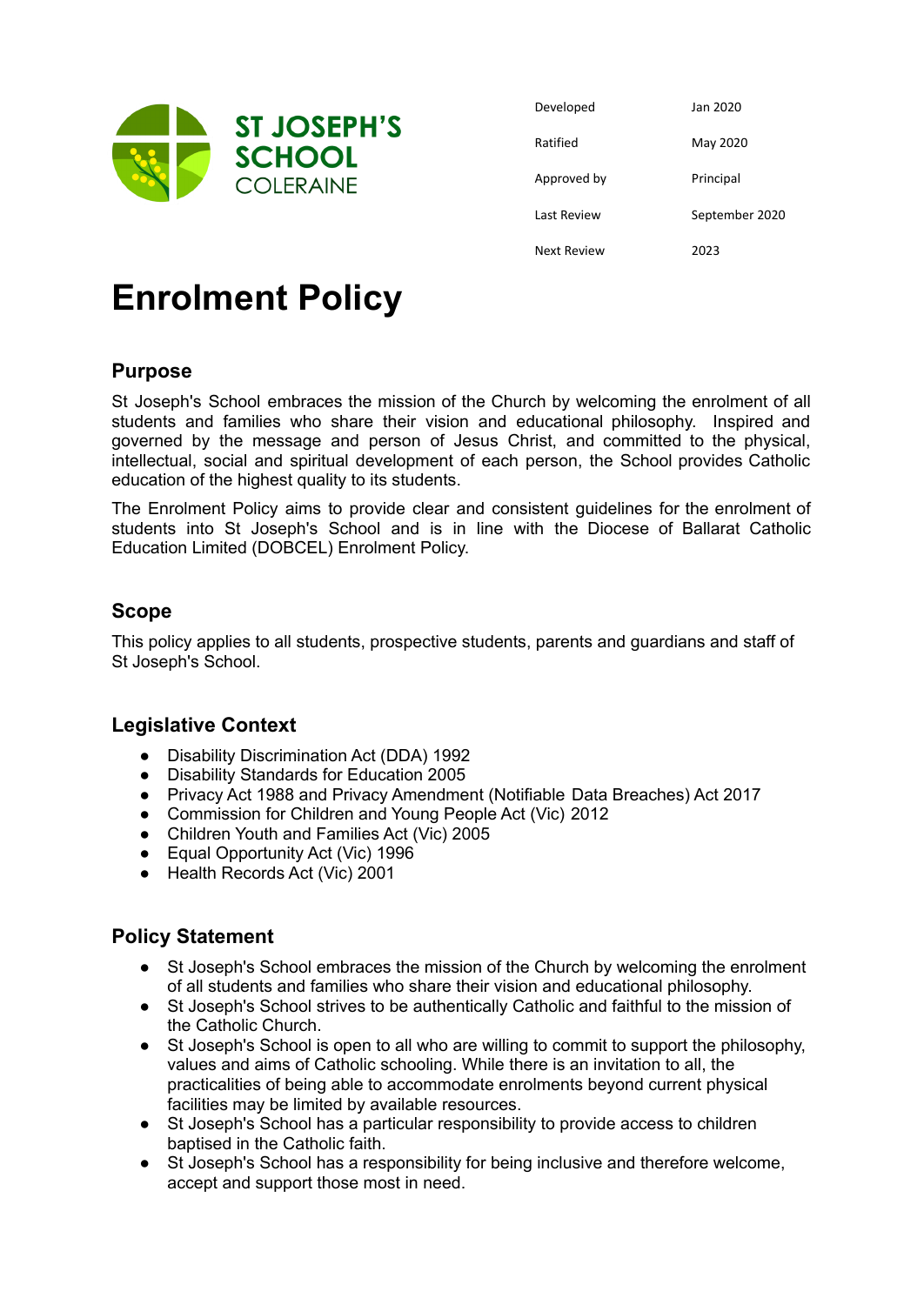- St Joseph's School actively seeks to engage families and carers as partners in their child's education process and the life of the school in an atmosphere of co-responsibility and co-accountability.
- All students will be expected to participate fully in all aspects of school life including participation in the religious activities of the school.
- In diocesan locations where multiple Catholic schools co-exist, there will be ongoing dialogue and co-consideration of enrolment processes.
- St Joseph's School is an inclusive and welcoming school that accepts and supports those most in need.
- St Joseph's School will provide Catholic education that is in accordance with diocesan, state and commonwealth educational policies and standards.

## **Enrolment Selection Criteria**

#### **1. Starting School: Prep/Foundation**

By law, children must have turned five by 30 April of their first year of school.

Enrolments will be allocated in the following order of priority:

- Siblings of children already enrolled in the school
- Baptised Catholic children who are resident in the parish.
- Baptised Catholic children who do not reside in the parish but are recognised as parishioners by the Parish Priest
- Baptised children of Catholic families from parishes that do not have a Catholic school.
- Baptised children of Catholic families from other parishes (for pastoral reasons).
- Children not baptised from families in the parish with one parent a baptised Catholic
- Children from another Christian tradition where adult baptism is active in that tradition
- Children baptised in another Christian tradition who reside in the parish
- Children baptised in another Christian tradition who reside outside the parish
- Children from a faith background other than Christian or other pastoral considerations.

## **2. Other Year Levels**

Catholic students who wish to transfer from another Catholic or government school will be considered as a priority according to the criteria for Prep enrolments and schools may take into account any additional circumstances. If it is not possible to offer a place, the school will assist in providing information regarding enrolment in nearby Catholic schools.

Baptised students of Christian families or of other faiths who wish to transfer from another Catholic or government school will be considered according to the criteria for Prep enrolments and schools may take into account additional circumstances. The enrolment will depend on a place being available at the school and does not result in the exclusion of a Catholic student. If it is not possible to offer a place, the school will assist in providing information regarding enrolment in nearby Catholic schools.

It is expected that parents/guardians provide the school with all relevant information on a transferring student. The School may request to make contact with the student's current school.

## **3. Enrolment of Students under the Minimum School Entry Age**

The minimum starting age for a child to be enrolled in a Victorian school is four years and eight months as a child must turn five by 30 April in the year of starting school.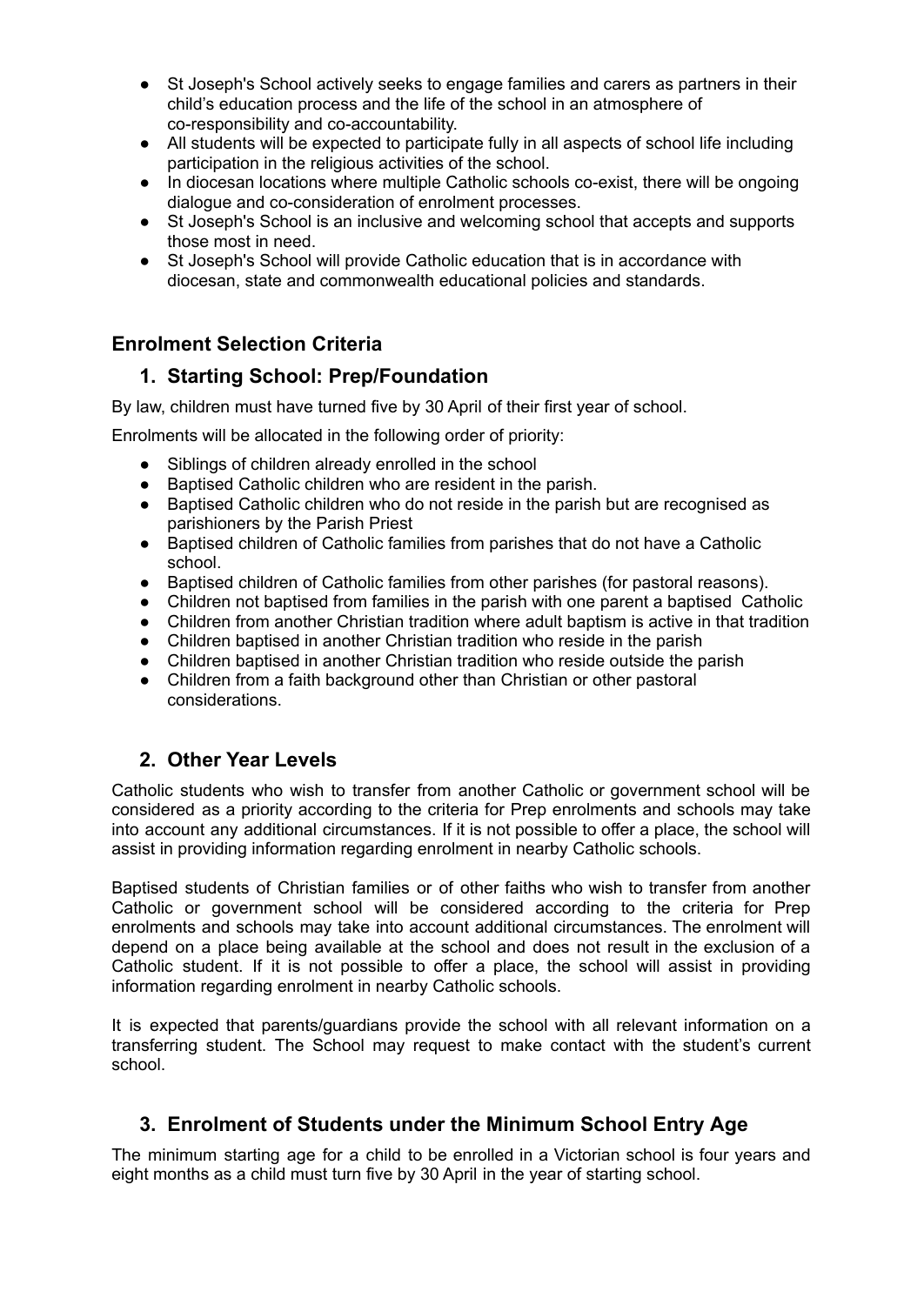The enrolment of students under the minimum starting age is not recommended.

In the rare situation where a parent/guardian seeks enrolment of a child under the minimum starting age the school will make an assessment of the child's readiness for school. In the event that a child satisfies the readiness assessment and the Principal supports the enrolment, final approval needs to be obtained from the Director of Catholic Education before the enrolment can proceed.

Application for Director's approval needs to be completed on the *Application for Early Age Entry to School Form*.

Supporting documentation from appropriate health or education professionals detailing substantive reasons for early school entry must be attached to the application, as well as a letter from the parent(s)/guardian(s) requesting an exemption from the policy.

It is the responsibility of the parent/guardian to provide all appropriate documentation to the principal for submission to the Director for consideration.

#### **4. Out of Home Care Enrolment Responsibilities**

These school enrolment responsibilities (outside normal enrolment timelines) are outlined in accordance with Out of Home Care Education Commitment Partnering Agreement, 2018.

If Child Protection or Department of Health and Human Services is involved St Joseph's School will:

- Enrol a student without delay (if a place is available), any delay of more than one day must be endorsed by the Director of Catholic Education;
- Ensure that accurate information regarding out-of-home care status is recorded in the school's student information record-keeping mechanism;
- Liaise with the student's previous school or early childhood education service to ensure the transfer of relevant information including the Individual Education Plan;
- Establish a Student Support Group in the first week of the student's enrolment;
- Support the student to stay at the school or maintain a connection with their school if a change must occur; and
- When a student leaves the school, provide appropriate information to the new school regarding the student's learning and support needs to ensure a smooth transition;

The Catholic Education Office Ballarat will:

- Facilitate the timely and effective enrolment of each student in out-of-home care by providing advice and support to schools; and
- Work with schools, Child Protection and Department of Health and Human Services to resolve any enrolment difficulties in a timely manner

## **5. Enrolment of Students with Additional Learning Needs**

St Joseph's School welcomes parents who wish to enrol a student with additional learning needs and will do everything possible to accommodate the student's needs.

The process for enrolling students with additional needs is the same as that for enrolling any student and will conform to the enrolment process, with the addition of liaising with the Learning Diversity Leader at CEOB as part of the enrolment process.

St Joseph's School collaborates to ensure coordination and consistency of policy and processes when students are in transition. The School is required to comply with the relevant Australian and Victorian Government legislation Disability Discrimination Act (DDA) 2005 when considering the enrolment of a student with additional learning needs.